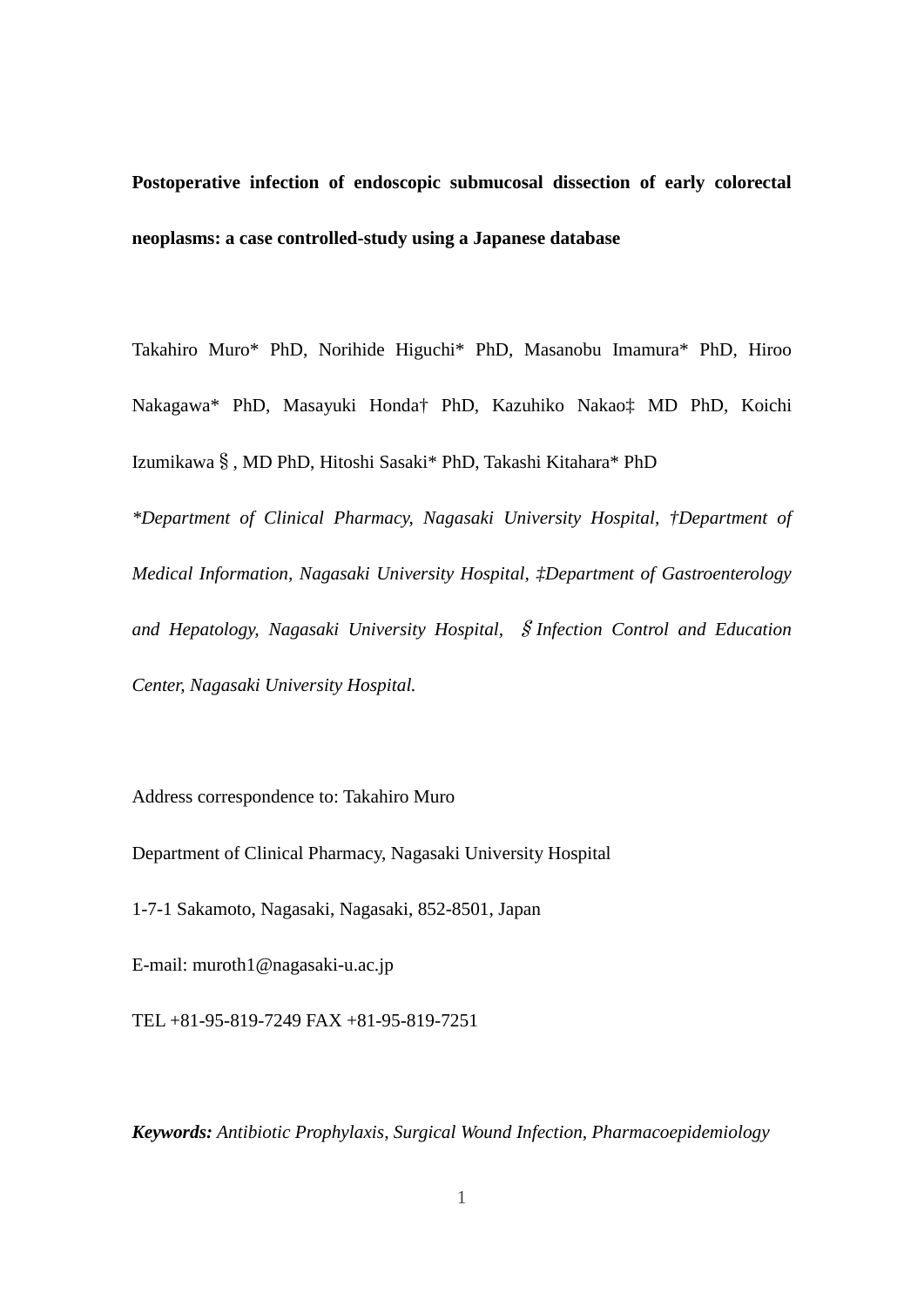# **SUMMARY**

*What is known and objective:* Endoscopic submucosal dissection of early colorectal neoplasms (ESD - ECN) is known to be an operation with risk of contamination, possibly requiring preoperative antimicrobial prophylaxis for prevention of postoperative infection. However, an evaluation of the need for preoperative antimicrobial prophylaxis of ESD – ECN has yet to be reported. The objective of this study was to determine whether preoperative antimicrobial prophylaxis is associated with a reduced incidence of postoperative infection following ESD - ECN.

*Methods:* The present retrospective case-controlled study utilized a database built from the medical records of 14 university hospitals throughout Japan. Patients who were admitted and discharged from the hospital from April 2012 to October 2013 and who had undergone ESD - ECN were included in the study. Patients who had been undergone any other operation during their course of hospitalization, and patients who were prescribed antimicrobial agents for reasons other than postoperative infection or for prophylaxis were excluded. Characteristics of the study population, preoperative antimicrobial prophylaxis, and antimicrobial therapy for postoperative infection were investigated. In addition, we compared the characteristics of patients with postoperative infection (PI) and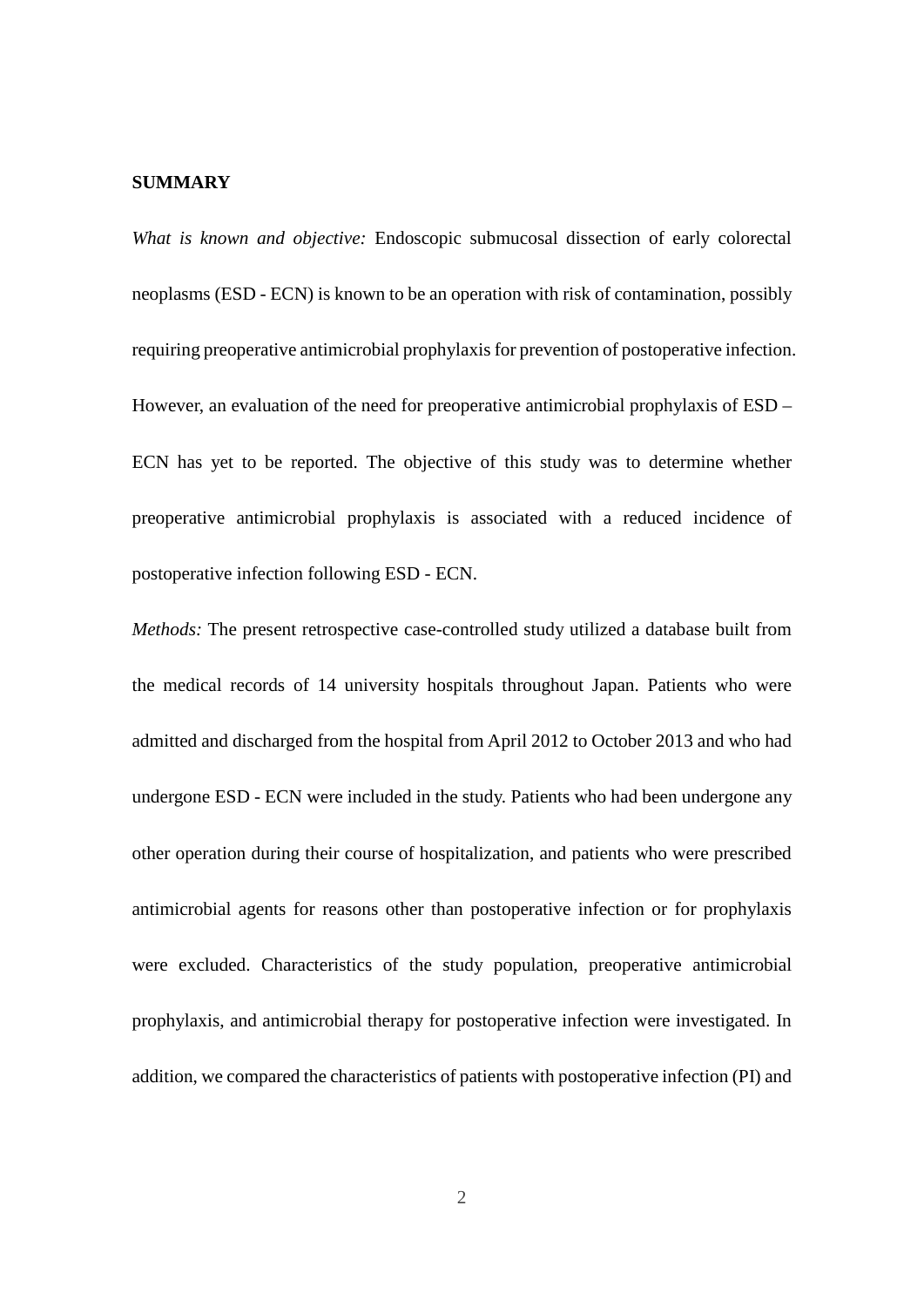those with no postoperative infection (NPI). Univariate analyses were used to estimate the odds ratios (OR) and 95% confidence intervals (95%CI).

*Results and discussion:* We obtained the records of 522 patients who had undergone ESD - ECN from the database. After application of exclusion criteria, 421 patients were enrolled. The postoperative infection rate was 1.2%. Peritonitis was found most to be the most common postoperative infection (44%). Preoperative antimicrobial prophylaxis was used for 314 patients (75%), with a median duration of 3.0 (range  $1 - 11$ ) days. Cefotiam was most frequently prescribed for preoperative antimicrobial prophylaxis (56%). Antimicrobial therapies were started 1 to 10 days after ESD - ECN for a duration of 1 to 14 days. Preoperative antimicrobial prophylaxis was not associated with postoperative infection rate, with an OR  $(95\%CI)$  of 0.73  $(0.08 - 6.61)$ . However, digestive tract perforation was shown to be associated with postoperative infection, and had an OR (95%CI) of 17.1 (1.66-176.45).

*What is new and conclusion:* Postoperative infection is an exceedingly rare event following ESD - ECN. Preoperative antimicrobial prophylaxis had no significant effect on postoperative infection following ESD - ECN, and thus may be unnecessary. Instead, prevention of digestive tract perforation may be more critical for the decrease in postoperative infections.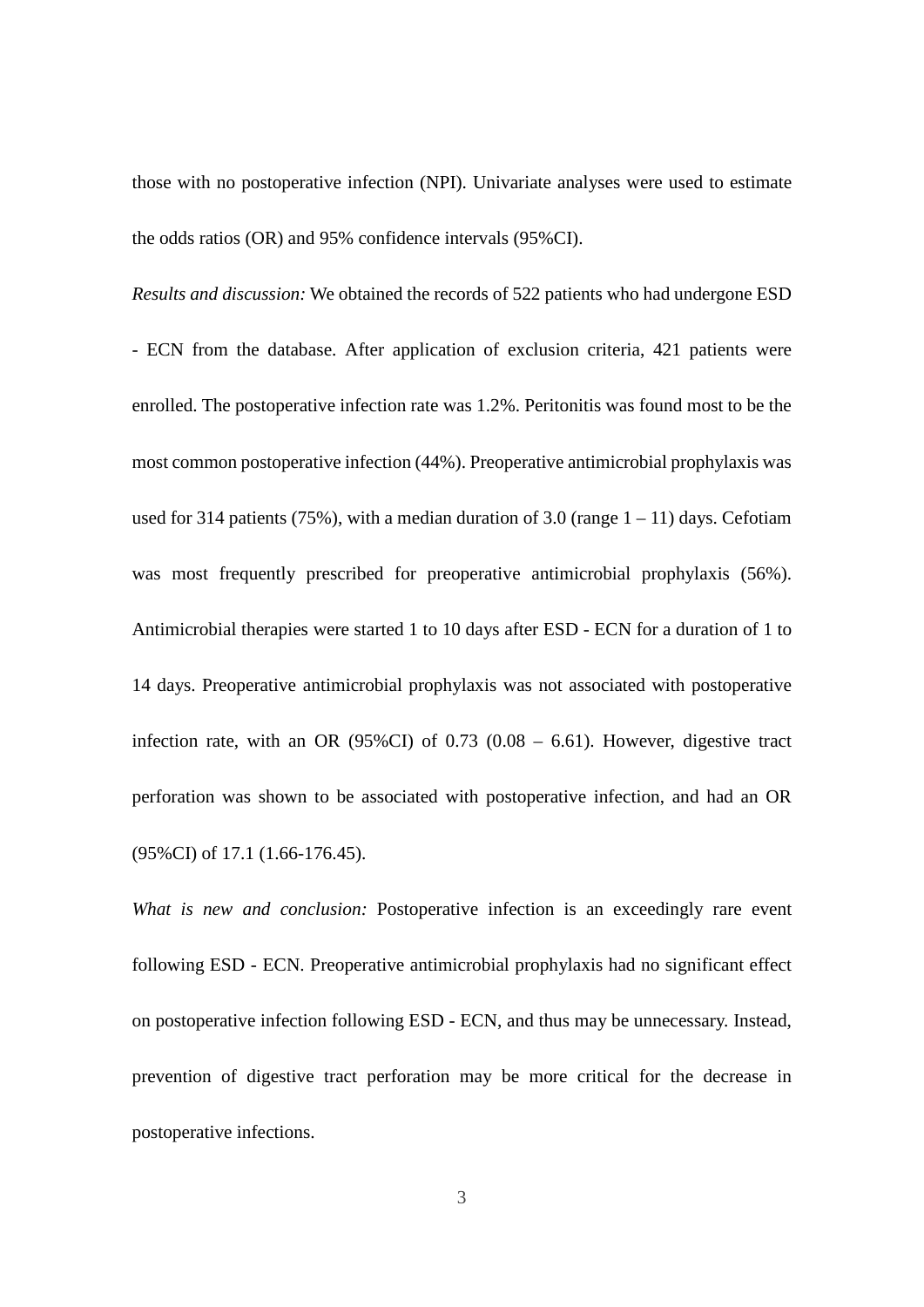## **What is known and objective**

Endoscopic submucosal dissection (ESD) is a variant of endoscopic mucosal resection (EMR), and is a technique for resection of early gastrointestinal tract cancers. ESD is used primarily in the stomach, but is also increasingly being applied in the colon and rectum<sup>1,</sup> <sup>2)</sup>. The technique involves identifying the margins of the polyp, submucosal injection, and circumferential dissection of the tumor-bearing mucosa and submucosa using various diathermic knives. The aim of ESD is to achieve an en-bloc resection of a sessile lesion, irrespective of its size. This facilitates histological evaluation and improves the rate of curative resection, even for carcinomas with early submucosal invasion<sup>3)</sup>.

Postoperative infections are a major contributor to healthcare-associated infections. Gastrointestinal procedures are thought to have the highest risk for postoperative infection due to exposure to intraluminal bacteria<sup>4)</sup>. Therefore, preoperative antimicrobial prophylaxis is warranted for patients undergoing gastrointestinal surgery involving the colon or rectum. ESD of early colorectal neoplasms (ESD - ECN) is considered to be an operation with risk of contamination, possibly requiring preoperative antimicrobial prophylaxis for the prevention of postoperative infection. Because the ESD procedure requires advanced skill and extensive training to achieve a satisfactory level of ability, the use of this technique has been somewhat limited. Therefore, the evaluation of the need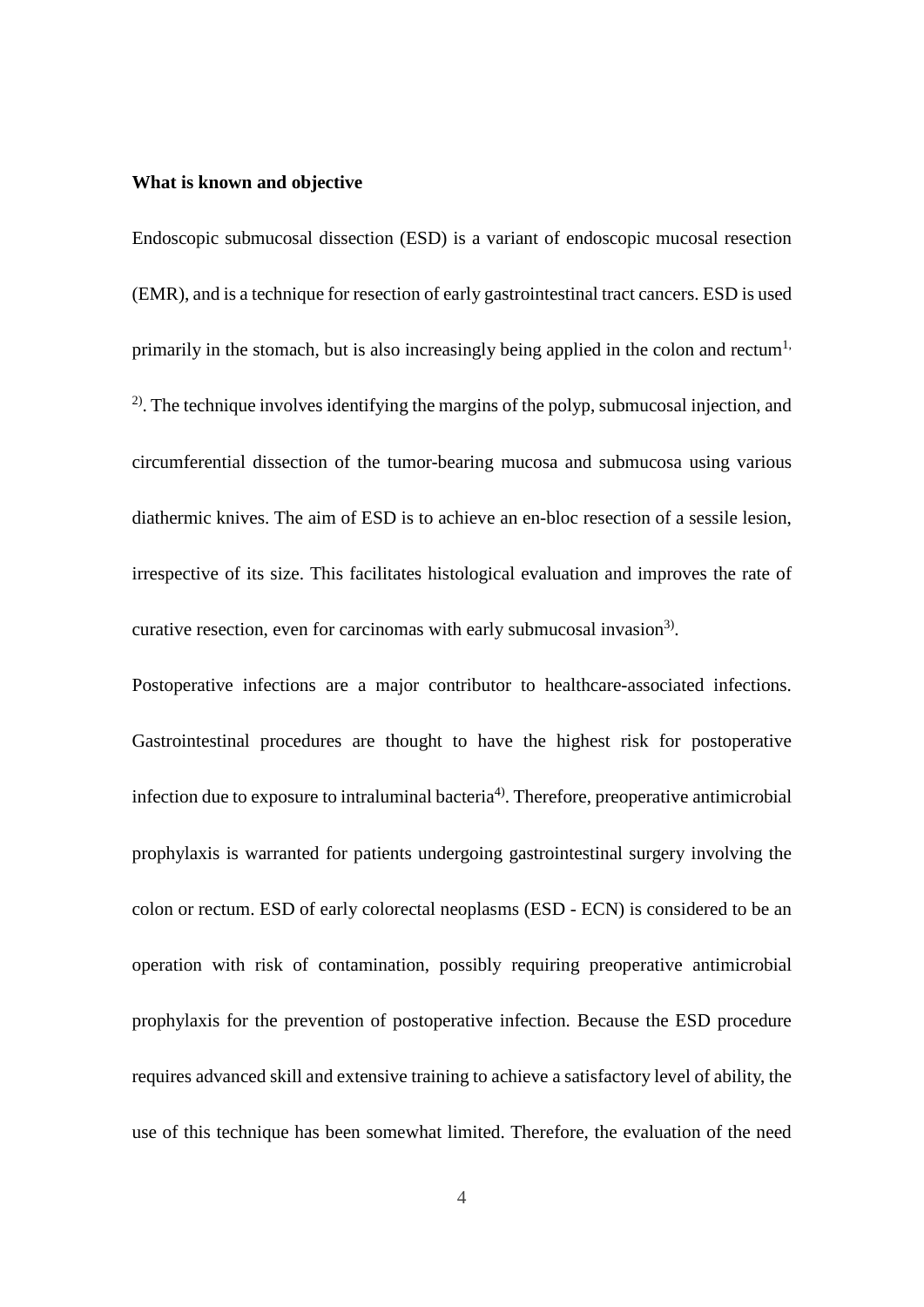for preoperative antimicrobial prophylaxis for ESD has not been sufficient. The objective of this study was to determine if preoperative antimicrobial prophylaxis is associated with a reduced incidence of postoperative infection following ESD - ECN.

#### **Methods**

## *Study Design and Data Source*

This study was a retrospective case-controlled study utilizing the Platform for Clinical Information Statistical Analysis (CISA) database, which is composed of clinical data from 14 university hospitals throughout Japan. The CISA database contains data on approximately 2.45 million unique patients, a cumulative total of 1.25 million inpatients, a cumulative total of 37.79 million outpatients, 32.86 million prescriptions for inpatients, and 14.50 million prescriptions for outpatients. These data were collected from the medical records from each facility after removing personal information and irreversibly anonymizing the data. At present, data on medical treatment results, such as test results and interviews, information on palpation, and images are not included in the database. Diagnostic codes were established according to both the International Statistical Classification of Diseases and Related Health Problems  $10<sup>th</sup>$  Revision (ICD-10) and the Japanese Receipt Disease Name Master (JRDNM). Drug codes were established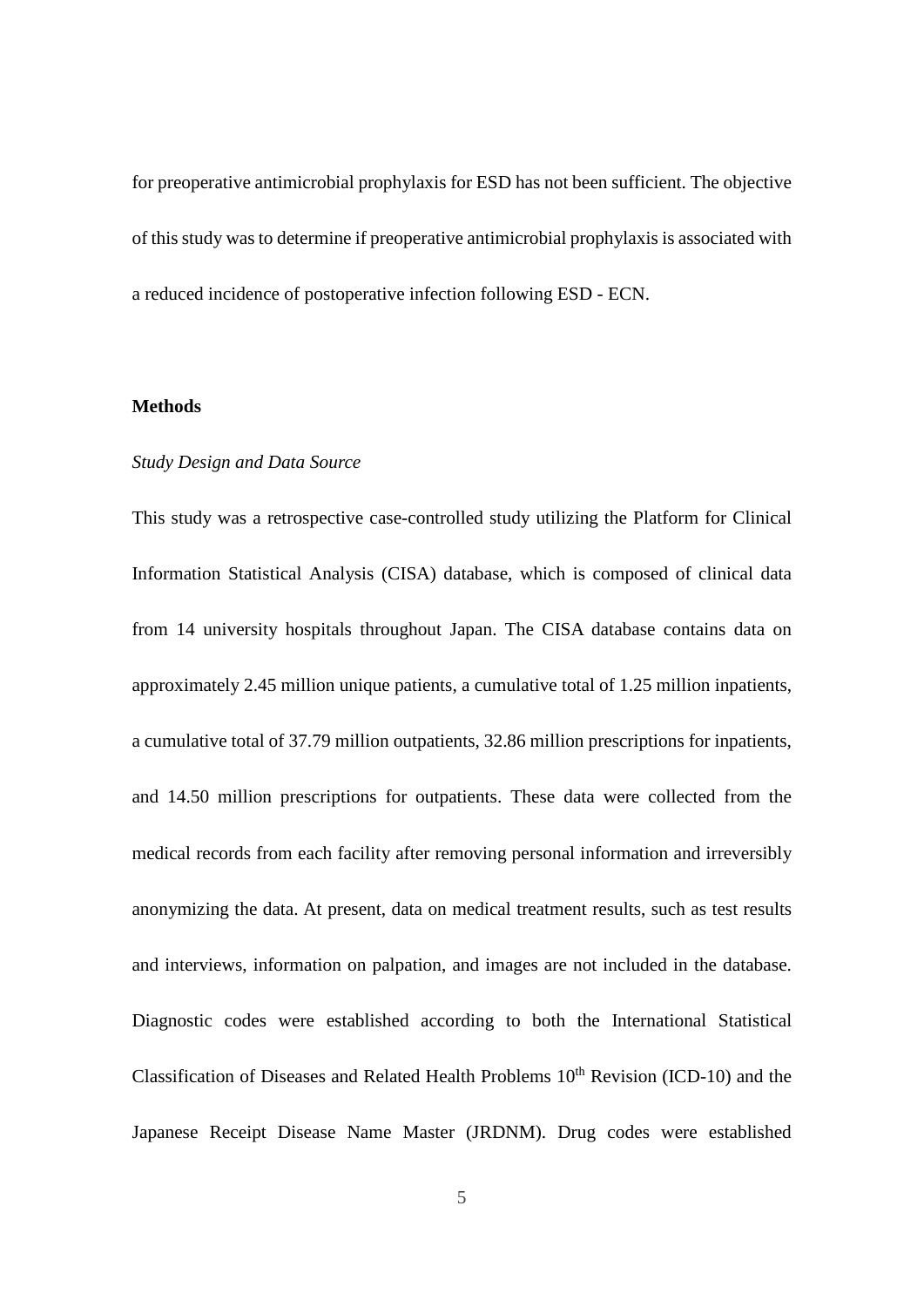according to the Anatomical Therapeutic Chemical Classification System (ATC) code. In the present study, only data obtained from April 2012 to October 2013 were analyzed.

#### *Population and Definitions*

Data on patients who were admitted and discharged from the hospital from April 2012 to October 2013 and who had undergone ESD - ECN were collected from the CISA database. To reduce any possible influence of the patients' preoperative conditions, patients who had undergone ESD - ECN more than 4 days after the date of admission were excluded. Four days was selected because this duration was the most generally period from hospitalization to do ESD – ECN in Japan. Patients who had undergone any other operation other than their first ESD – ECN procedure during their course of hospitalization, such as those who had undergone additional tumorectomy or ESD for the same or different region, were also excluded. Patients who were prescribed antimicrobial agents for treatment of conditions other than postoperative infection were excluded, as were patients who were prescribed antimicrobial agents for purposes other than postoperative infection or prophylaxis. The patients remaining after application of the exclusion criteria was divided into two groups, those who had been postoperative infection (PI) and those who had been not PI (NPI) (Fig. 1).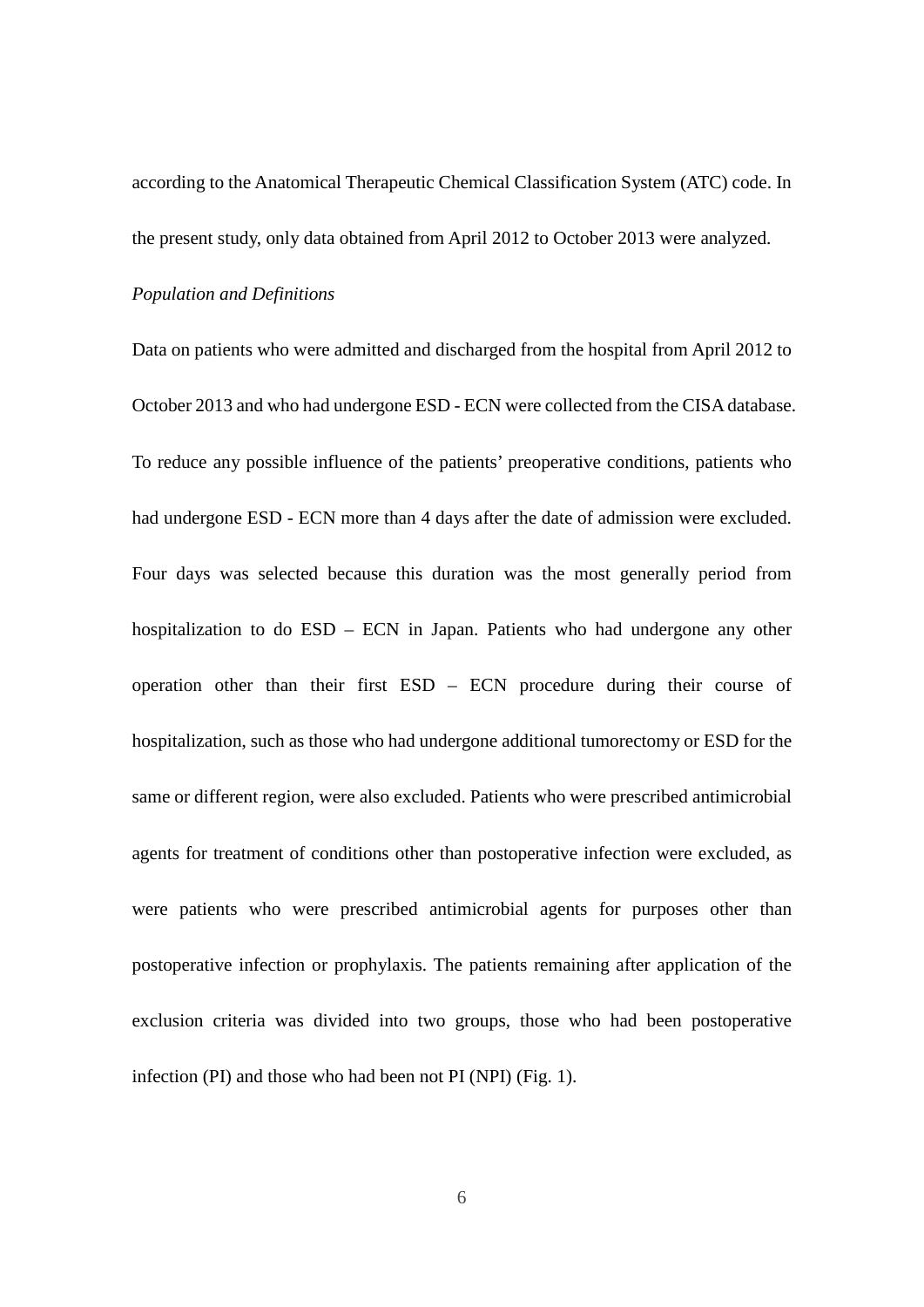Codes from the Japanese Receipt Disease Name Master were used for definition of postoperative infection. Codes for infectious diseases were selected by excluding infections originating from regions other than the abdomen, such as pneumonia, from all disease codes of the study population, and defined the remaining as Postoperative Infection Codes (PIC). In the present study, antimicrobial therapy for postoperative infection was defined as antimicrobial therapy administered to patients who were assigned a PIC after undergoing ESD - ECN. Thus, the postoperative infection group (PI) was defined as patients who were treated with antimicrobial therapy for postoperative infection.

Preoperative antimicrobial prophylaxis was defined as antibiotic administration during the first day of hospitalization to the day of ESD - ECN.

## *Epidemiological Research and Statistical Methods*

Characteristics of the study population, use of preoperative antimicrobial prophylaxis, and administration of antimicrobial therapy for postoperative infection were collected from the database for epidemiological evaluation. JRDNM were used for definition of the perforation of the digestive tract. Perforation of the digestive tract was defined as patients who were assigned JRDNM codes that were meaning "perforation of the digestive tract" in the disease name after undergoing ESD – ECN and counted. Additionally, the duration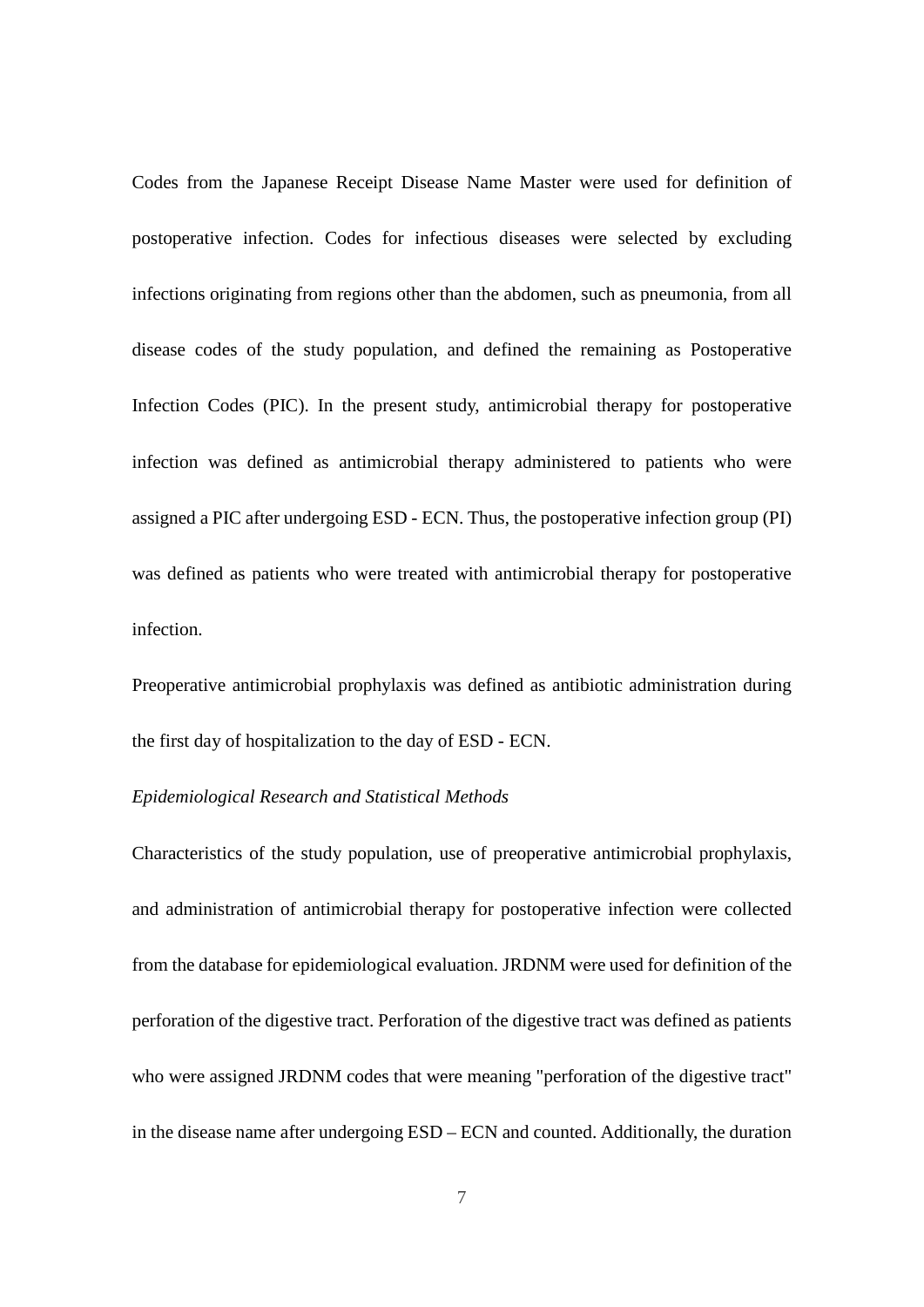of hospitalization after ESD – ECN, and the number of patients with malignant tumorrelated diseases were collected for comparison between the PI and NPI groups. We compared the PI and NPI groups using the Wilcoxon rank sum test for continuous variables, the chi-square, or Fisher's exact test for dichotomous variables. Differences were considered significant when  $P < 0.05$ . Univariate analyses was used to determine independent predictors of postoperative infection and to obtain odds ratios (OR), and the 95% confidence interval (95%CI) for each OR was calculated. Statistical significance was determined by 95% confidence intervals, not including 1.00 for logistic analyses. We introduced preoperative antimicrobial prophylaxis and digestive tract perforations as groups of variables into the model, because these are well known to be associated with postoperative infection.

## *Ethics statement*

Because the data utilized in this study were provided to us already anonymized by the database provider, CISA, the study was exempted from obtaining informed consent from individual patients according to the local ethical guidelines for epidemiological research. This study and the waiver of informed consent were approved by the Nagasaki University Hospital ethics committee (14102796).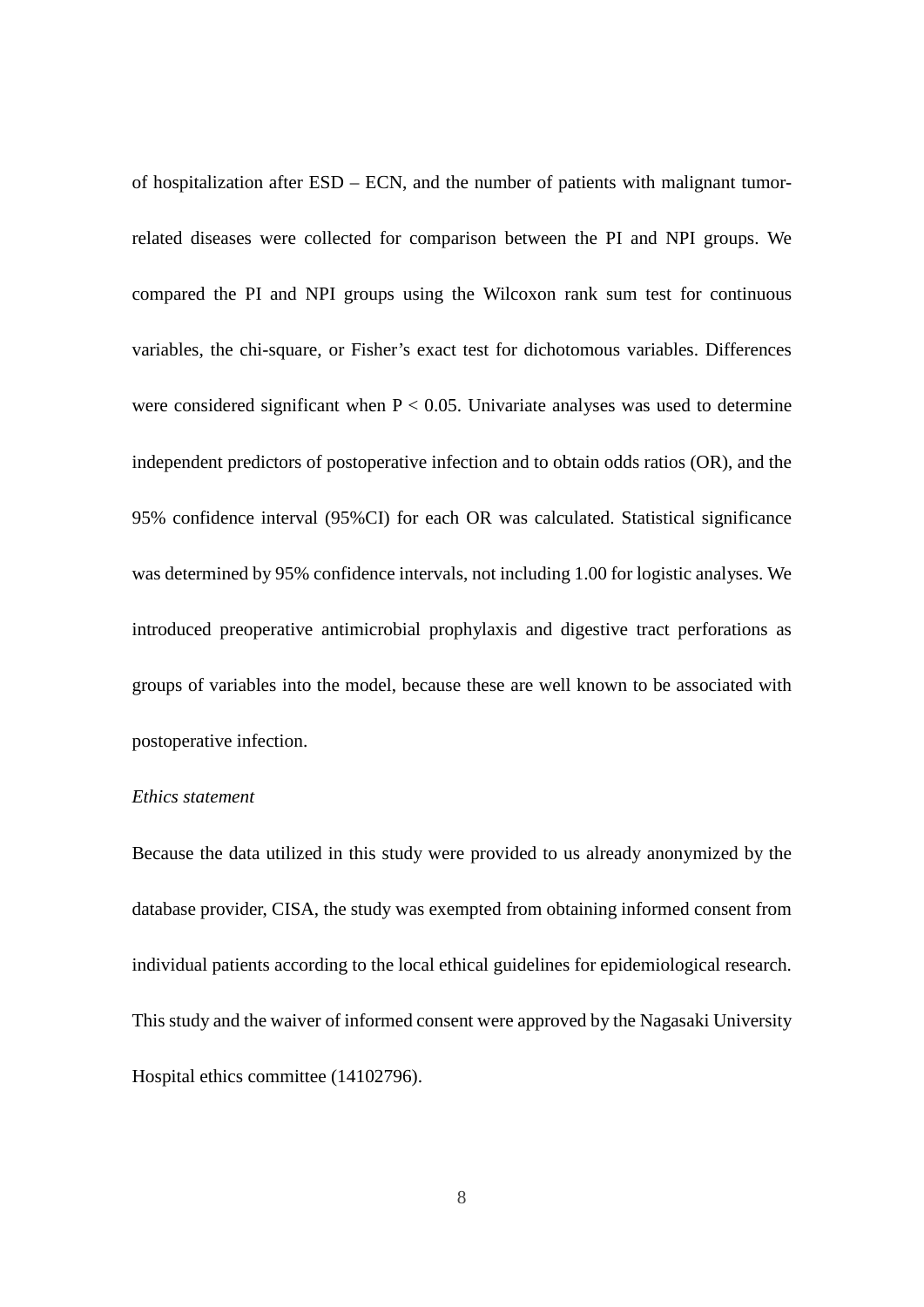# **Results and discussion**

1. Characteristics of the study population:

We obtained data on 522 patients who had undergone ESD - ECN from the CISA database. After applying the exclusion criteria, 421 patients were enrolled in the present study (Figure 1). The postoperative infection rate was 1.2%. Types of neoplasms observed in the study population are shown in Table 1. The majority of the patients had malignant neoplasms of the colon (45%) or rectum (14%). Perforation of the digestive tract was observed in 2% of patients. The characteristics of postoperative infection of the study population are shown in Table 2. Peritonitis (including generalized, circumscribed, and perforative peritonitis) were the most common postoperative infection (44%). Only two cases were reported to have developed sepsis (0.5%).

2. Characteristics of preoperative antimicrobial prophylaxis:

Preoperative antimicrobial prophylaxis was used for 314 patients (75%). The median dosing period of preoperative antimicrobial prophylaxis was  $3.0$  (range  $1 - 11$ ) days. Table 3 shows the duration of the preoperative antimicrobial prophylaxis per generic name. Cefotiam was the most commonly prescribed preoperative antimicrobial prophylaxis (56%), with a median dosing period of 3.0 days. Cefmetazole were the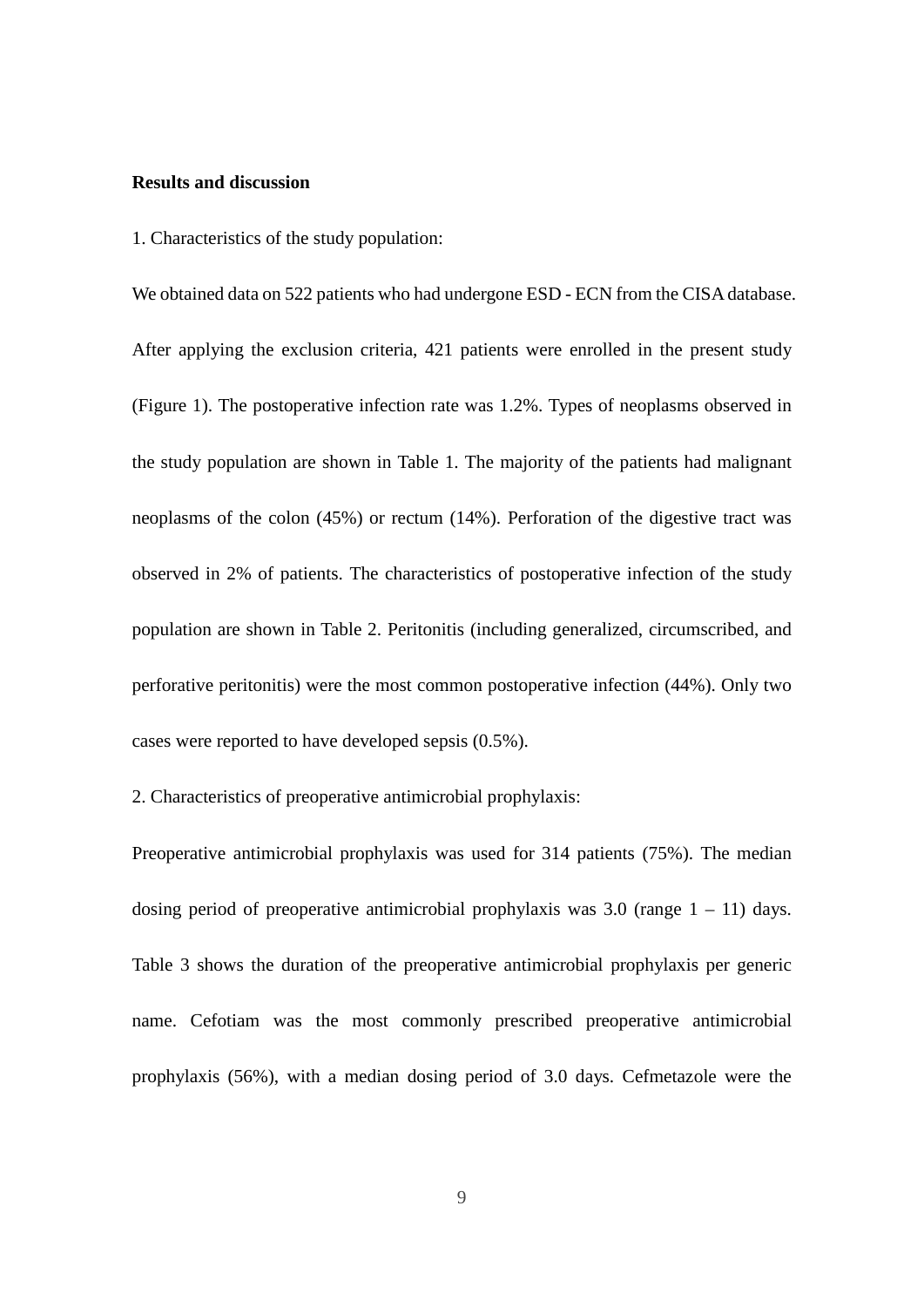second most frequently prescribed prophylaxis (17%), with a median dosing period of 2.5 days.

3. Antimicrobial therapy for postoperative infection:

The median duration of antimicrobial therapy for postoperative infection was 4 days; the characteristics are shown in Table 4. Six agents, including combination therapy, were used for treatment of postoperative infection, and were started 1 to 10 days after ESD - ECN for a duration of 1 to 14 days.

4. Comparison of the PI and NPI groups:

Characteristics of the PI and NPI groups are shown in Table 5, with no significant differences between the two groups. Table 6 shows the duration of the preoperative antimicrobial prophylaxis per generic name of PI. Cefotiam was the most commonly prescribed preoperative antimicrobial prophylaxis (50%) of PI, too. Univariate analyses of PI and NPI is shown in Table 7. Preoperative antimicrobial prophylaxis was not associated with postoperative infection, and had an OR  $(95\% \text{CI})$  of 0.73  $(0.08 - 6.61)$ . However, perforation of the digestive tract was associated with postoperative infection, and had an OR (95%CI) of 17.1 (1.66-176.45).

The present results suggested that there is no significant correlation between preoperative antimicrobial prophylaxis and incidence of postoperative infection after ESD - ECN.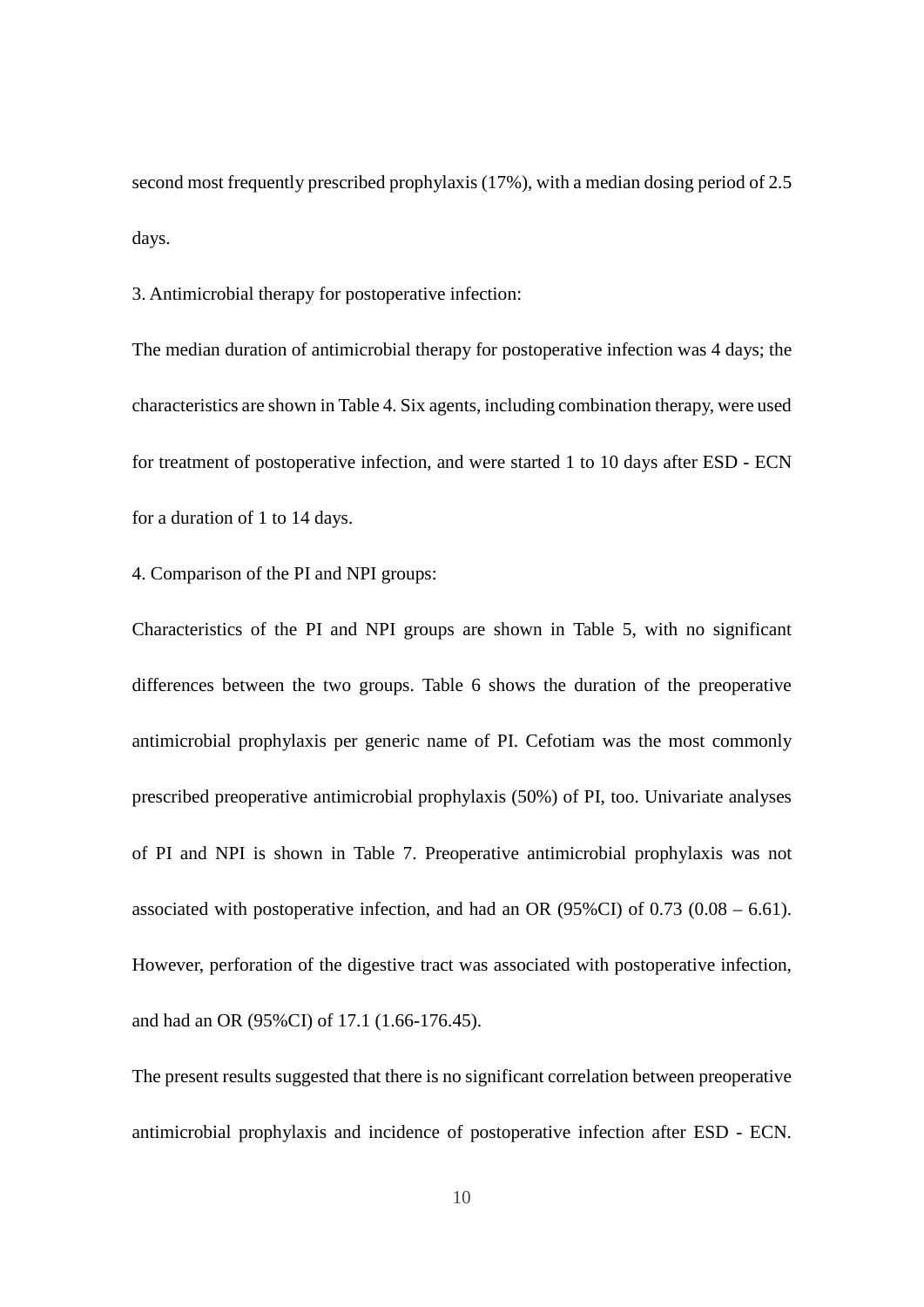Instead, perforation of the digestive tract was found to increase postoperative infection approximately 17-fold. In present study, it is not possible to perform multivariate logistic regression analysis, because the low number of patients with postoperative infection. So we conducted univariate analyses. Therefore, our results may include the confounding factors.

The postoperative infection rate in the present study was 1.2%, and was lower than that rate previously reported for whole colon surgery  $(15\%)$ <sup>5)</sup>. Sepsis had developed in only 2 patients (0.5%). Similarly, Minn et al. reported a low bacteremia rate (2.5%) associated with ESD or endoscopic mucosal resection (EMR)  $^{6}$ , suggesting that this was due to the low possibility of direct injection into a blood vessel during submucosal injection<sup>6)</sup>. This may also be the case in ESD, which is usually used for resecting a large lesion, and consequently results in a considerable amount of exposed submucosa, requiring a large number of submucosal injections. Therefore, ESD may have a higher risk for postoperative infection than EMR. However, ESD has considerably fewer opportunities of injury to blood vessels compared with general colon surgery. Unlike an open abdominal surgery, ESD does not remove the digestive tract, and does not spill bacteria-laden intestinal contents into the abdomen. Supporting this, the present study found that perforation of the digestive tract was an important contributor to postoperative infection.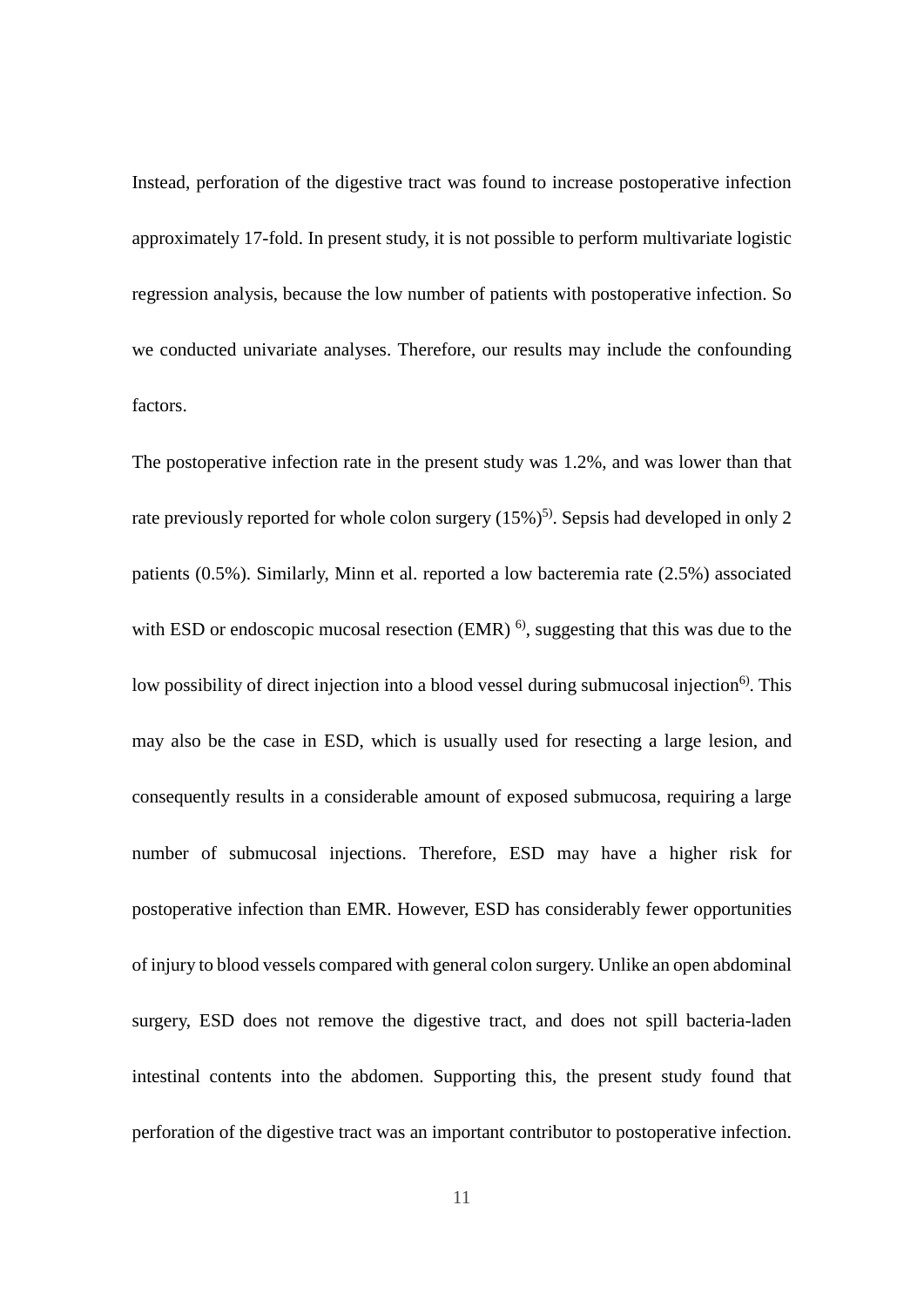The reduced incidence in spilling bacteria-laden intestinal contents into the abdomen may contribute to the lower postoperative infection rate of ESD. The use of second-generation cephalosporin (cefoxitin or cefotetan) or cefazolin plus metronidazole is recommended as intravenous antimicrobial prophylaxis for colorectal surgery<sup>4, 7)</sup>. In the present study, 76% of preoperative antimicrobial prophylaxes were second-generation cephalosporin, and the selection of antibiotics used in the study population was shown to be reasonable. On the other hand, the median duration of antimicrobial prophylaxis was 3.0 (range 1 – 11) days, which was longer than the reported 24-hour duration used in common practice<sup>8)</sup>. Nelson et al. reported that there was no need for a second intraoperative dose, or any postoperative doses, when the antibiotic was used for the purpose of prophylaxis of ESD or EMR6). However, Japanese guidelines on the management of infectious diseases has reported that antimicrobial prophylaxis for a duration of 2 days was acceptable, but over 3 days increased the risk of infection with antimicrobial resistant bacteria<sup>9</sup>. Therefore, these results suggested overall adherence to the Japanese guidelines for antimicrobial prophylaxis duration. Nearly all antimicrobial agents used for postoperative infection were those selective for anaerobic bacteria. Whether these choices in antibiotics were optimal cannot be determined with confidence due to the lack of cultivation test results in the database, and is one of the limitations of the present study. Furthermore, the present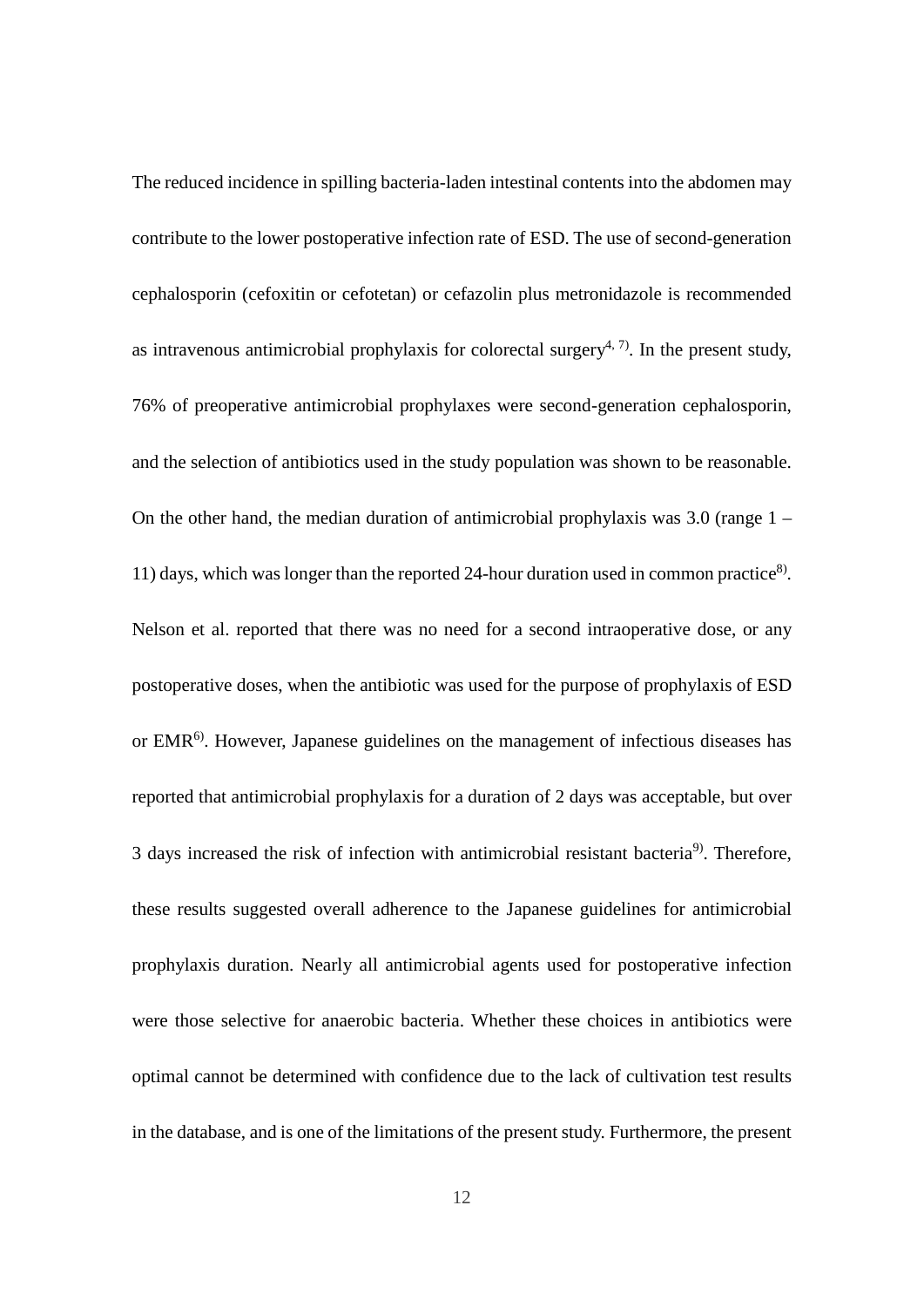study was unable to assess treatment result data, such as interviews and palpation information, nor were images available for investigation. Therefore, postoperative infection was defined in a two-step process, first identifying those patients diagnosed with an infectious disease obtained from the case records and then identifying those who were prescribed an antibiotic.

# **What is new and conclusion**

Postoperative infection is an exceedingly rare event following ESD - ECN. Preoperative antimicrobial prophylaxis had no significant effect on postoperative infection following ESD - ECN, and thus may be unnecessary. On the other hand, the prevention of digestive tract perforation is important for decreasing the incidence of postoperative infection.

### **References**

(1) Toyonaga T, Man-I M, Morita Y, Sanuki T, Yoshida M, Kutsumi H, Inokuchi H, Azuma T. The new resources of treatment for early stage colorectal tumors: EMR with small incision and simplified endoscopic submucosal dissection. *Digestive Endoscopy.* 2009; **21** Suppl 1, S31-7. doi: 10.1111/j.1443-1661.2009.00872.x.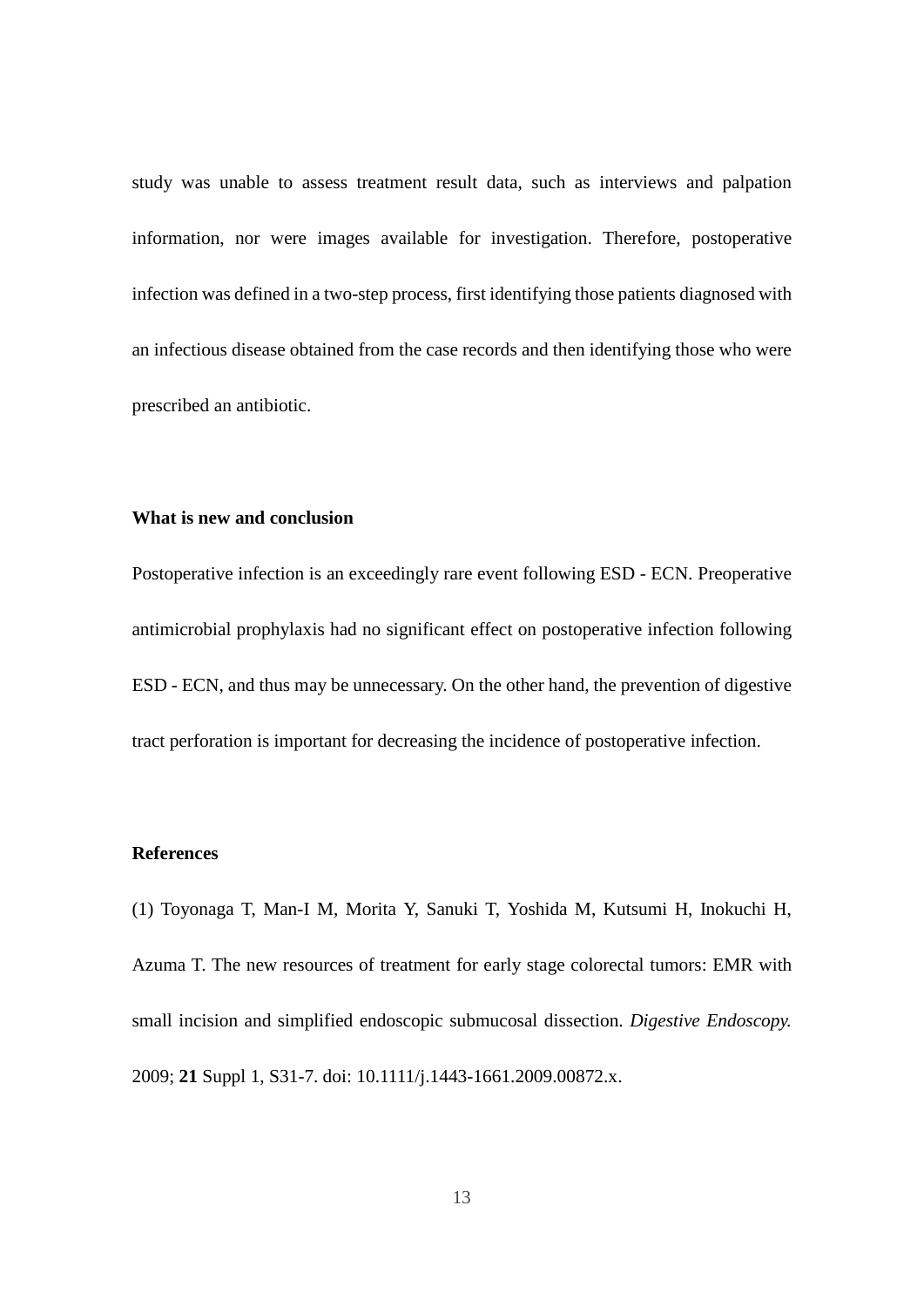(2) Sakamoto N, Osada T, Shibuya T, Beppu K, Matsumoto K, Mori H, Kawabe M, Nagahara A, Otaka M, Ogihara T, Watanabe S. Endoscopic submucosal dissection of large colorectal tumors by using a novel spring-action S-O clip for traction (with video). *Gastrointestinal Endoscopy.* 2009; **69**, 1370-1374. doi: 10.1016/j.gie.2008.12.245. Epub 2009 Apr 28.

(3) Seitz U, Bohnacker S, Soehendra N. Endoscopic removal of large colon polyps. In: UpToDate, Saltzman JR (Ed), UpToDate Waltham, MA. (Accessed on November 25, 2014.)

(4) Anderson DJ, Sexton DJ. Control measures to prevent surgical site infection following gastrointestinal procedures in adults. In: UpToDate, Harris A (Ed), UpToDate Waltham, MA. (Accessed on November 25, 2014.)

(5) Baum ML, Anish DS, Chalmers TC, Sacks HS, Smith H Jr, Fagerstrom RM. A survey of clinical trials of antibiotic prophylaxis in colon surgery: evidence against further use of no-treatment controls. *The New England journal of medicine.* 1981, **305**, 795-799.

(6) Min BH, Chang DK, Kim DU, Kim YH, Rhee PL, Kim JJ, Rhee JC. Low frequency of bacteremia after an endoscopic resection for large colorectal tumors in spite of extensive submucosal exposure. *Gastrointestinal Endoscopy.* 2008, **68**, 105-110. doi: 10.1016/j.gie.2007.11.051. Epub 2008 Apr 9.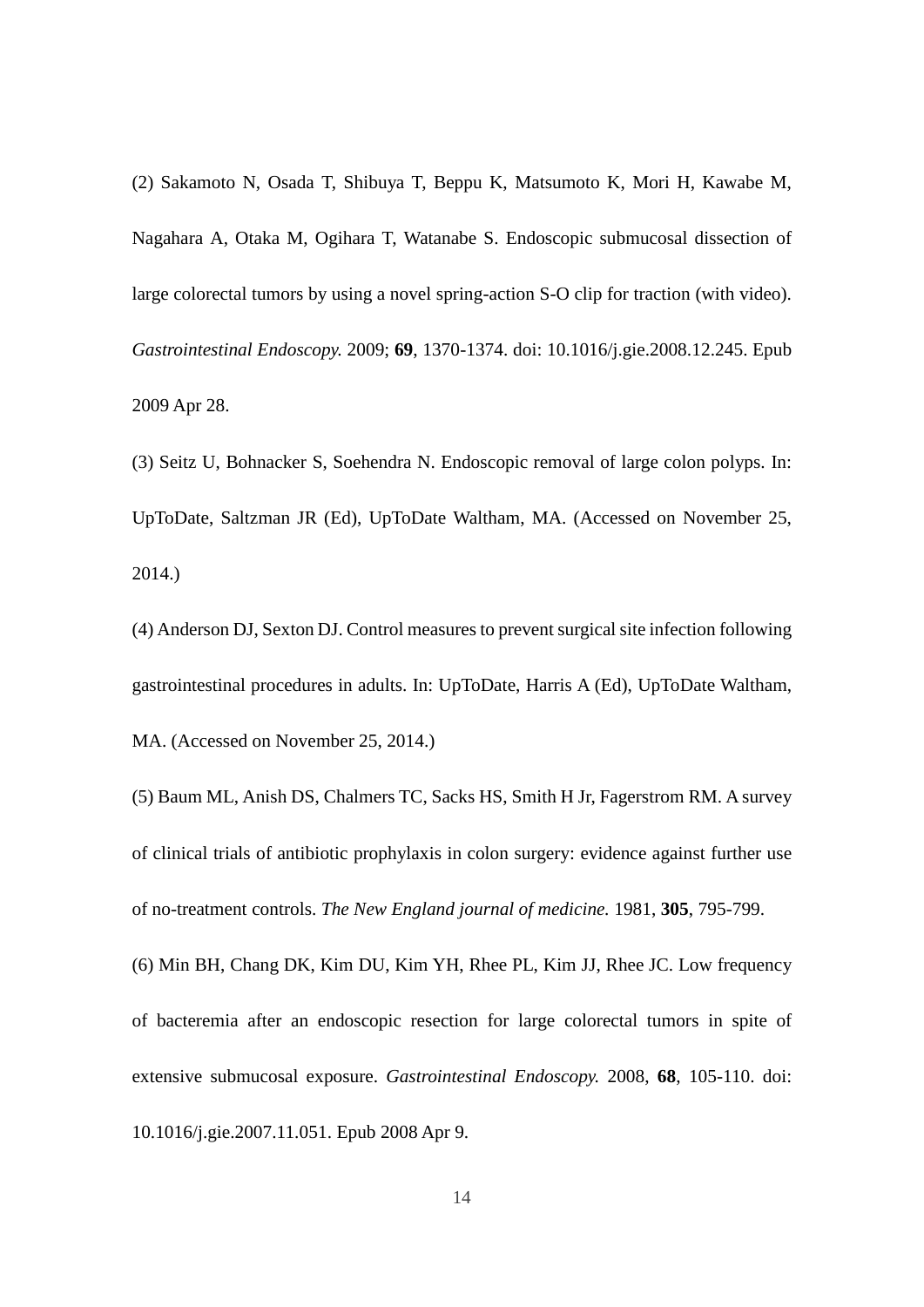(7) Nelson RL, Gladman E, Barbateskovic M. Antimicrobial prophylaxis for colorectal surgery. *The Cochrane database of systematic reviews.* 2014 May 9; 5: CD001181. doi:

10.1002/14651858. CD001181.pub4, (Accessed on October 7, 2014).

(8) Bratzler DW, Houck PM; Surgical Infection Prevention Guideline Writers Workgroup. Antimicrobial prophylaxis for surgery: an advisory statement from the National Surgical Infection Prevention Project. *American journal of surgery.* 2005 **189**, 395-404.

(9) Mikamo H, Takesue Y, Nakamura H, Fukushima R, Mizusawa M. "Prevention of postoperative infection". The JAID / JSC Guide to Clinical Management of Infectious Diseases. Guide to Clinical Management of Infectious Diseases committee of The Japanese Association for Infectious Diseases and Japanese Society of Chemotherapy ed. The Japanese Association for Infectious Diseases and Japanese Society of Chemotherapy, and Japanese Society of Chemotherapy 2011, p.182-188.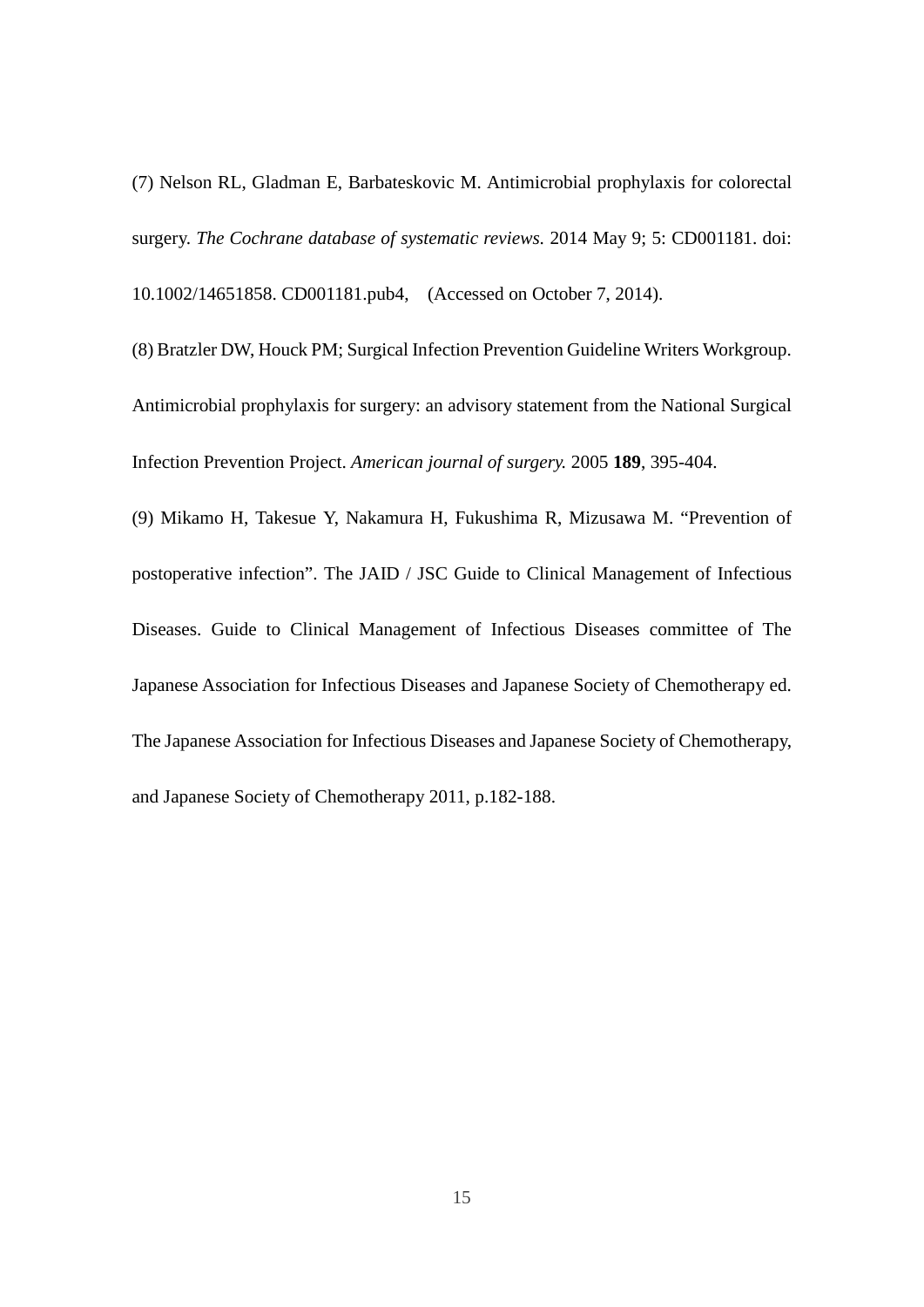

Figure 1 Flow chart for selection of study population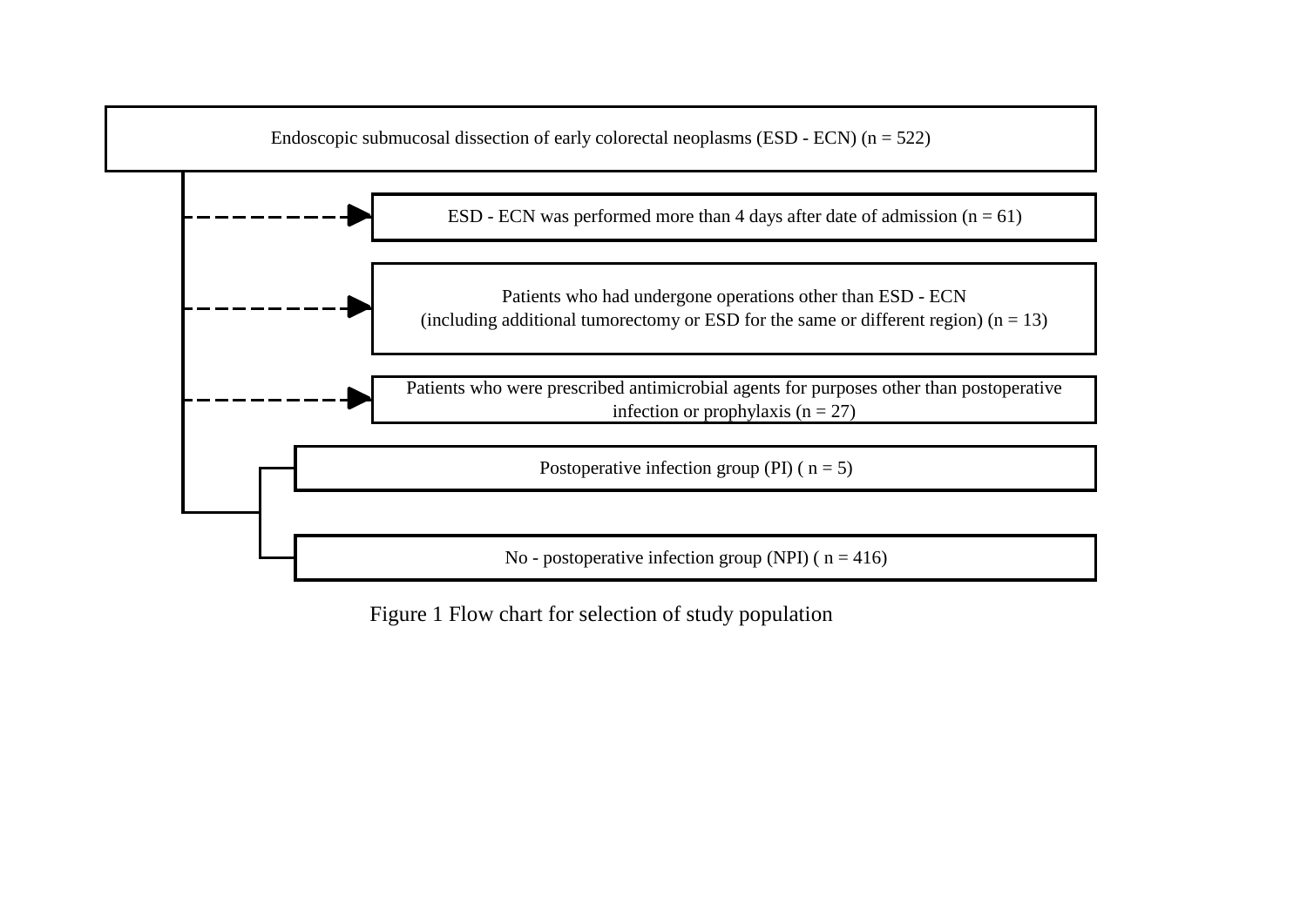# Table 1 Patient neoplasms

|                 | ICD10 code Description                                           |        | $n$ (%)        |
|-----------------|------------------------------------------------------------------|--------|----------------|
| C18             | Malignant neoplasm of colon                                      | 347    | 45)            |
| C <sub>20</sub> | Malignant neoplasm of rectum                                     | 109    | 14             |
| C78             | Secondary malignant neoplasm of respiratory and digestive organs | 52     | 7              |
| C16             | Malignant neoplasm of stomach                                    | 47     | 6              |
| C <sub>34</sub> | Malignant neoplasm of bronchus and lung                          | 32     | 4              |
| C <sub>25</sub> | Malignant neoplasm of pancreas                                   | 24     | 3              |
| C <sub>79</sub> | Secondary malignant neoplasm of other and unspecified sites      | 19     | 2)             |
| C <sub>22</sub> | Malignant neoplasm of liver and intrahepatic bile ducts          | 18     | $\overline{2}$ |
| C61             | Malignant neoplasm of prostate                                   | 14     | 2)             |
| C67             | Malignant neoplasm of bladder                                    | 11     |                |
| C80             | Malignant neoplasm, without specification of site                | 10     |                |
| C15             | Malignant neoplasm of oesophagus                                 | 9      |                |
| C50             | Malignant neoplasm of breast                                     | 8      |                |
| C91             | Lymphoid leukaemia                                               | 8      |                |
| C77             | Secondary and unspecified malignant neoplasm of lymph nodes      | $\tau$ |                |
| C85             | Other and unspecified types of non-Hodgkin lymphoma              | 6      |                |
| C19             | Malignant neoplasm of rectosigmoid junction                      | 4      |                |
|                 | Others                                                           | 41     | 5)             |

ICD10: International Statistical Classification of Diseases and Related Health Problems 10th revision Including multiple primaries and metastases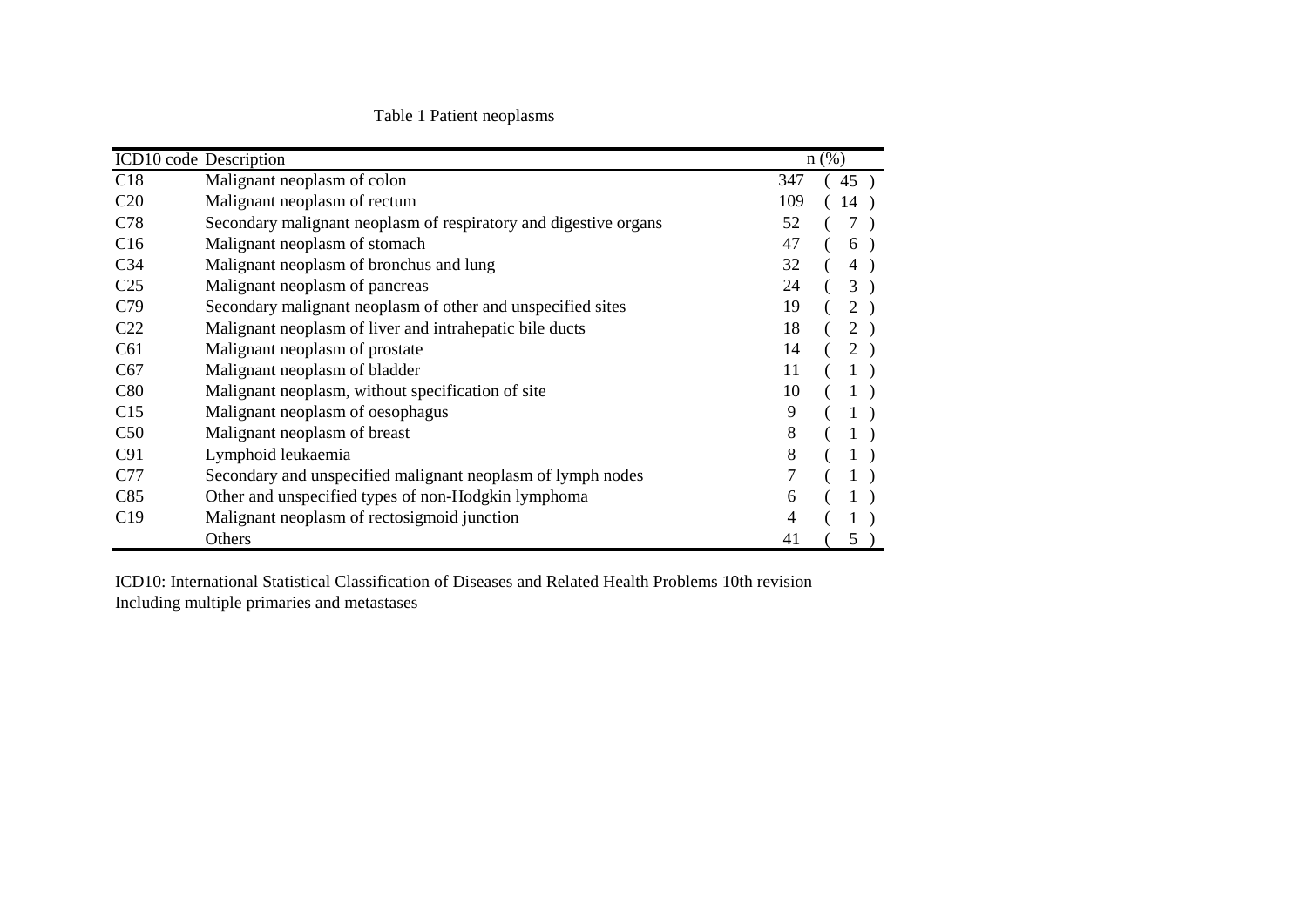Table 2 Postoperative infections

| PIC number* | Postoperative infection†  | n                           |
|-------------|---------------------------|-----------------------------|
| 389004      | sepsis                    | $\mathcal{D}_{\cdot}$       |
| 8833267     | diarrheal disease         | $\mathcal{D}_{\mathcal{A}}$ |
| 91023       | enteritis                 |                             |
| 5679005     | generalized peritonitis   |                             |
| 5679007     | circumscribed peritonitis |                             |
| 5679012     | perforative peritonitis   |                             |
| 5679015     | peritonitis               |                             |

\*: Japanese Receipt Disease Name Master was used for the definition of postoperative infection.

†: Codes for infectious diseases were selected by excluding infections originating from regions other than the abdomen, such as pneumonia, from all disease codes of the study population, and defined the remaining as Postoperative Infection Codes (PIC).

Includes complex infections.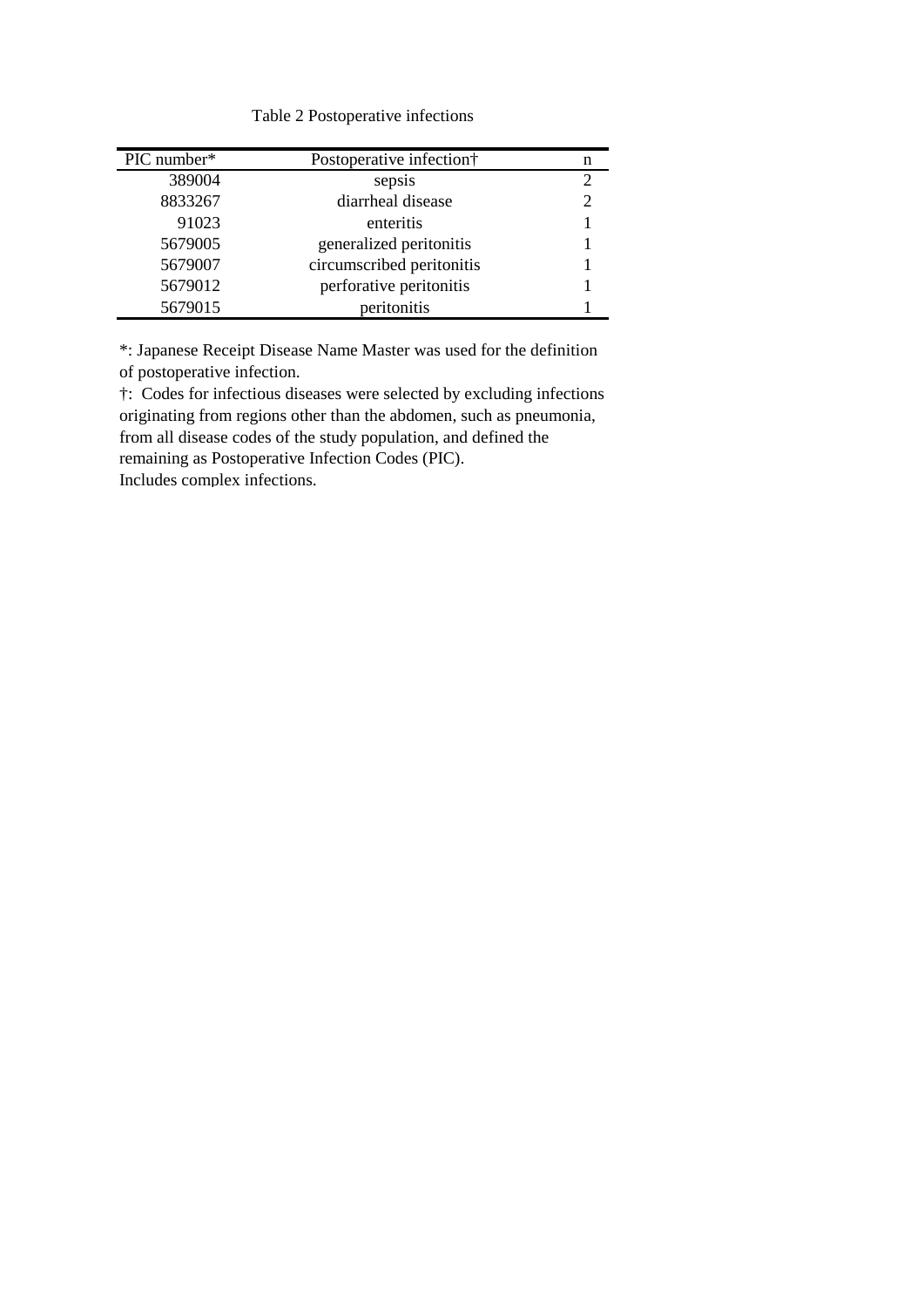| ATC level5 name                 | $n^*$ (%) |     |          |     | Duration $(d)$ ,<br>median (range) |
|---------------------------------|-----------|-----|----------|-----|------------------------------------|
| Cefotiam                        |           |     |          |     | $182$ (56) 3.0 (1-7)               |
| Cefmetazole                     |           |     |          |     | $56$ ( 17 ) 2.5 ( 1 - 11 )         |
| Ampicillin and enzyme inhibitor |           |     |          |     | $46$ ( $14$ ) $3.0$ ( $1-7$ )      |
| Meropenem                       |           |     |          |     | $10 \t(3) 5.0 (4-6)$               |
| Cefazolin                       |           |     |          |     | $10 \t(3) 3.0 (1-3)$               |
| Flomoxef                        |           |     |          |     | $8(2) 2.0 (2-4)$                   |
| Ceftriaxone                     |           |     |          |     | $7(2)3.0(1-9)$                     |
| Cefoperazone, combination       |           | 5 ( |          |     | $2$ ) 3.0 ( 2 - 9 )                |
| Clindamycin                     |           |     | $\theta$ | 4.0 |                                    |

Table 3 Preoperative antimicrobial prophylaxis

\*: including combination therapy

ATC: Anatomical Therapeutic Chemical Classification System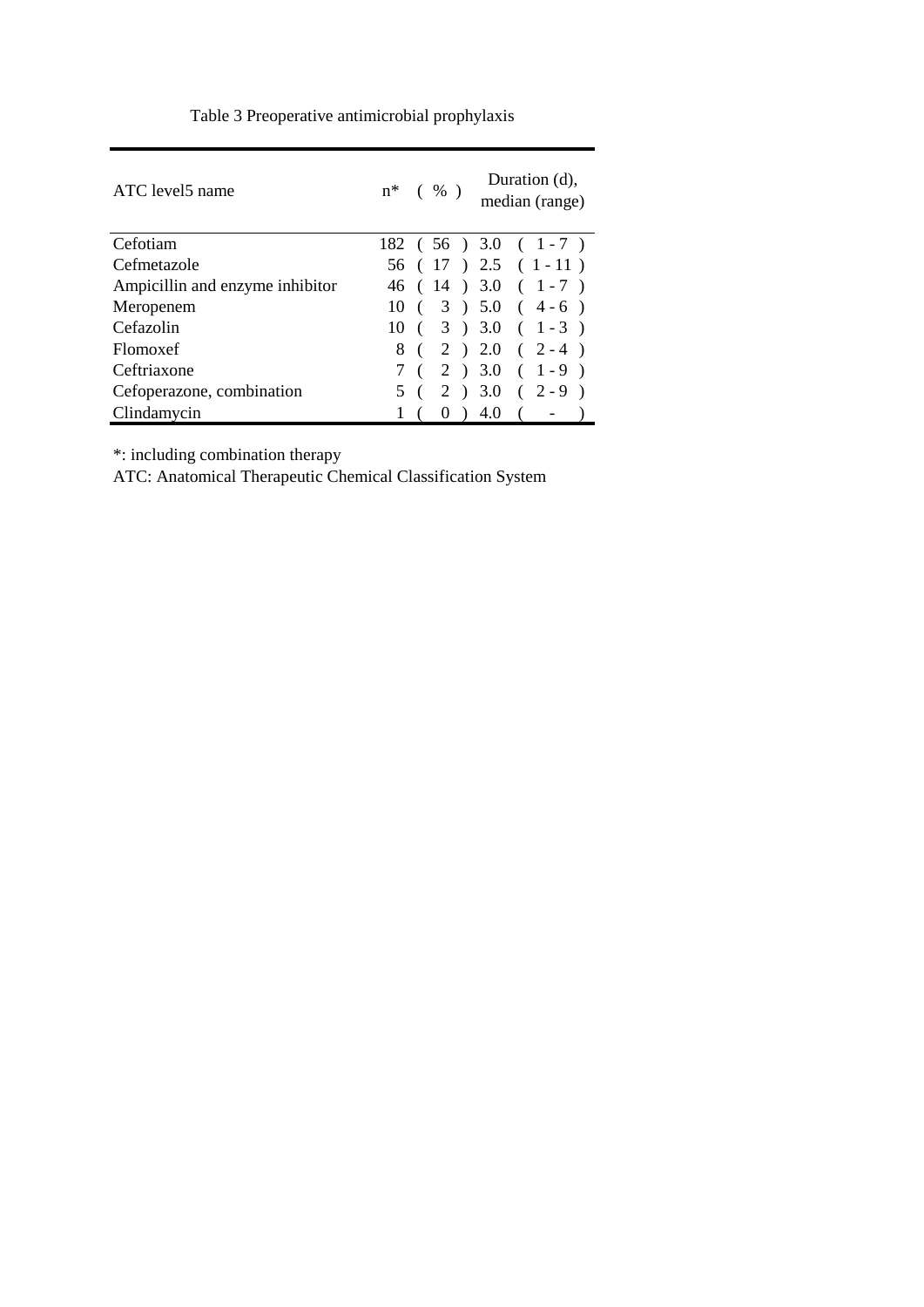Table 4 Antimicrobial therapy for postoperative infection

| ATC level5 name                   |  | Start of<br>administration<br>$n^*$<br>(days after ESD) | Duration<br>(d) |  |
|-----------------------------------|--|---------------------------------------------------------|-----------------|--|
| Sulfamethoxazole and trimethoprim |  |                                                         |                 |  |
| Metronidazole                     |  |                                                         | 14              |  |
| Doripenem                         |  |                                                         |                 |  |
| Cefazolin                         |  |                                                         |                 |  |
| Piperacillin and enzyme inhibitor |  | 10                                                      |                 |  |
| Cefmetazole                       |  |                                                         |                 |  |

\*: including combination therapy

ATC: Anatomical Therapeutic Chemical Classification System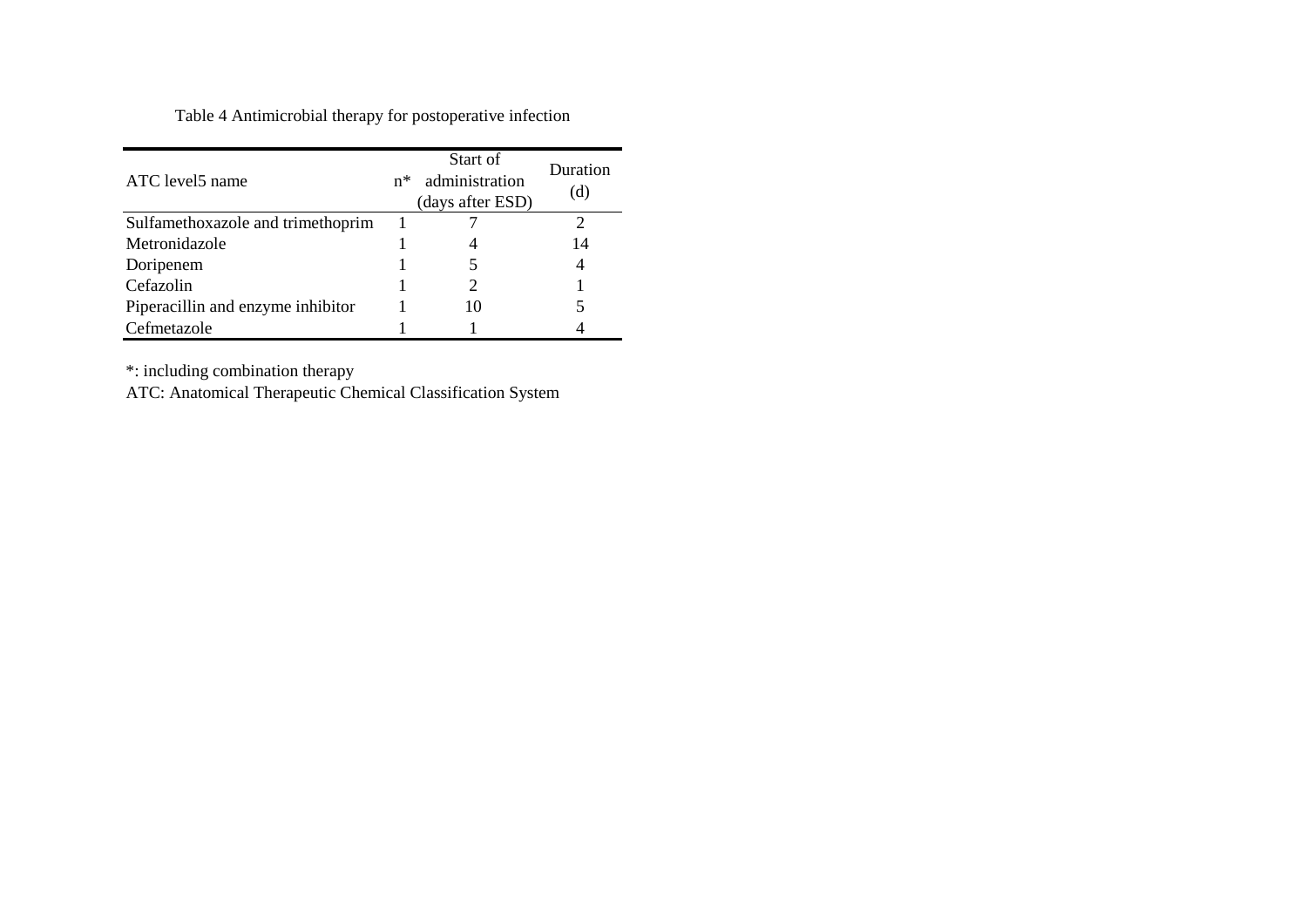|                                                                     | PI                        | <b>NPI</b>     | P value |
|---------------------------------------------------------------------|---------------------------|----------------|---------|
| N                                                                   | $\overline{5}$            | 416            |         |
| Age (y), median (range)                                             | 73 (54 - 87) 68 (54 - 92) |                | 0.72    |
| Duration of stay after ESD (d), median (range)                      | $8(5-22)$                 | $6(3-20)$      | 0.03    |
| Male $n$ (%)                                                        | 3(60)                     | 245 (59)       | 1.00    |
| Classification of Diseases*                                         |                           |                |         |
| Infectious and parasitic diseases                                   | 5                         | 119            | 0.91    |
| Neoplasms                                                           | 5                         | 414            |         |
| Diseases of the blood and blood-forming organs and disorders        | $\overline{\mathcal{L}}$  | 108            |         |
| involving the immune system                                         |                           |                |         |
| Endocrine, nutritional, and metabolic diseases                      | 5                         | 196            |         |
| Mental and behavioral disorders                                     | 1                         | 55             |         |
| Diseases of the nervous system                                      | 3                         | 81             |         |
| Diseases of the eye and adnexa                                      | $\overline{2}$            | 41             |         |
| Diseases of the ear and mastoid process                             |                           | 17             |         |
| Diseases of the circulatory system                                  | $\overline{4}$            | 177            |         |
| Diseases of the respiratory system                                  | $\overline{4}$            | 103            |         |
| Diseases of the digestive system                                    | 5                         | 295            |         |
| Diseases of the skin and subcutaneous tissue                        | 3                         | 65             |         |
| Diseases of the musculoskeletal system and connective tissue        | 3                         | 99             |         |
| Diseases of the genitourinary system                                | 3                         | 74             |         |
| Pregnancy, childbirth, and the puerperium                           |                           | 11             |         |
| Congenital malformations, deformations, and chromosomal abnorma     | 1                         | $\overline{7}$ |         |
| Symptoms, signs, and abnormal clinical and laboratory findings, not |                           |                |         |
| elsewhere classified                                                | 5                         | 144            |         |
| Injury, poisoning, and other consequences of external causes        | 3                         | 32             |         |
| Factors influencing health status and contact with health services  |                           | 18             |         |
| Number of malignant tumor-related diseases n (%)                    |                           |                | 0.15    |
| 0 <sup>†</sup>                                                      |                           | 9(2)           |         |
| $\mathbf{1}$                                                        |                           | 143 (32)       |         |
| $\overline{2}$                                                      | 3(60)                     | 135(11)        |         |
| 3                                                                   | 1(20)                     | 44 (7)         |         |
| $\overline{4}$                                                      |                           | 29(4)          |         |
| 5                                                                   |                           | 16(4)          |         |
| > 5                                                                 | 1(20)                     | 40(10)         |         |
| Preoperative antimicrobial prophylaxis n (%)                        | 4(80)                     | 310(75)        | 0.81    |
| Duration of preoperative antimicrobial prophylaxis (d), median      | $5(2-9)$                  | $3(1-11)$      | 0.07    |

Table 5 Characteristics of the PI and NPI groups

PI: postoperative infection group; NPI: no postoperative infection group;

\*; International Statistical Classification of Diseases and Related Health Problems 10th revision (ICD-10) code, including overlap

†; Patients whose abnormal tissue samples were found to be not cancerous after postoperative pathological examination

We compared the baseline characteristics of the PI and NPI groups using the Wilcoxon rank sum test for continuous variables, the Yates' chi-square, or Fisher's exact test for discrete variables.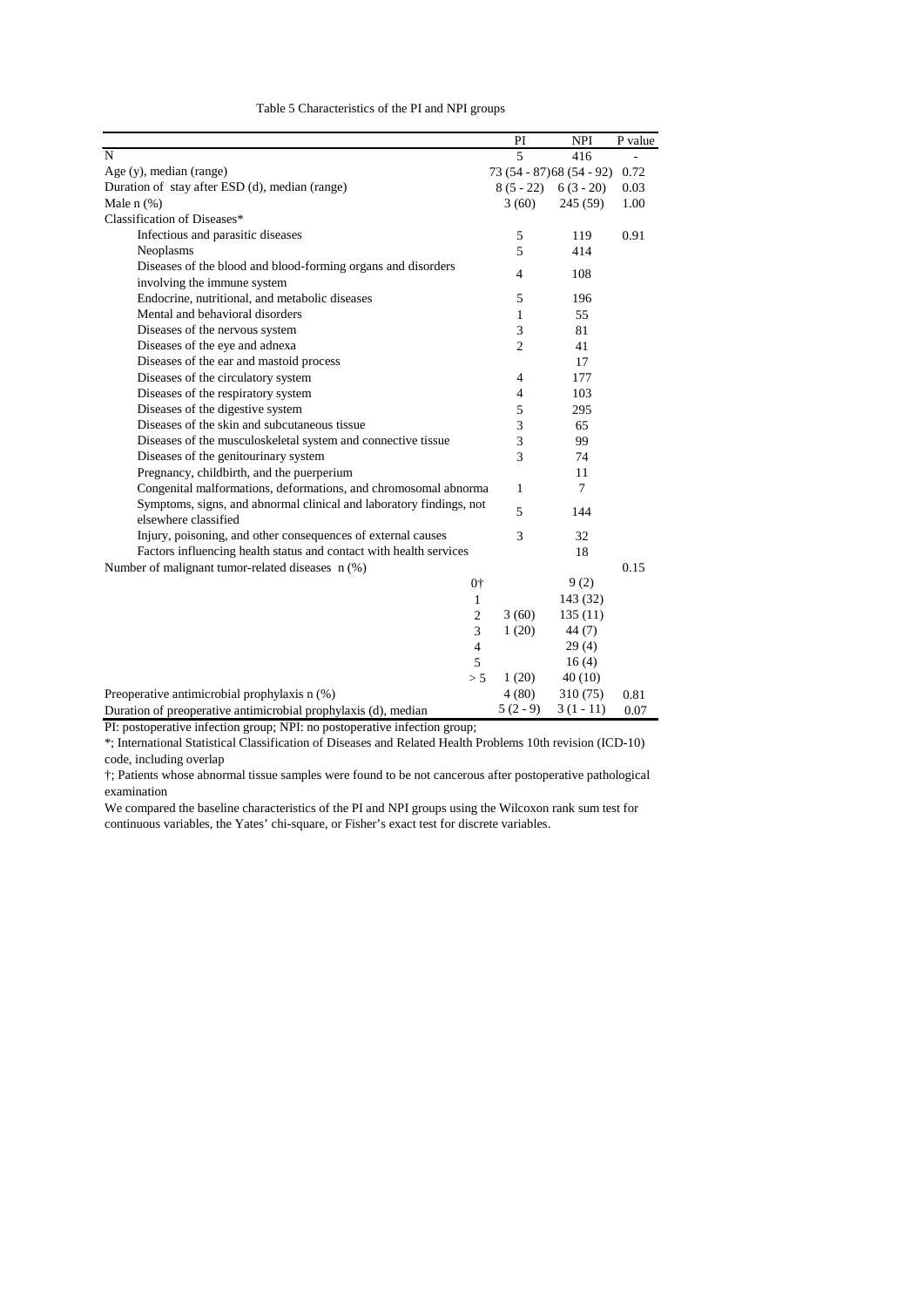| ATC level5 name                                     | Duration (d),<br>median (range)<br>$n \left( \begin{array}{c} \infty \\ \infty \end{array} \right)$ |
|-----------------------------------------------------|-----------------------------------------------------------------------------------------------------|
| Cefotiam                                            | 2 ( $50$ ) $5.0$ ( $5-5$ )                                                                          |
| Cefmetazole                                         | $1(25)2.0(-7)$                                                                                      |
| Cefoperazone, combination $1 \left( 25 \right)$ 9.0 |                                                                                                     |